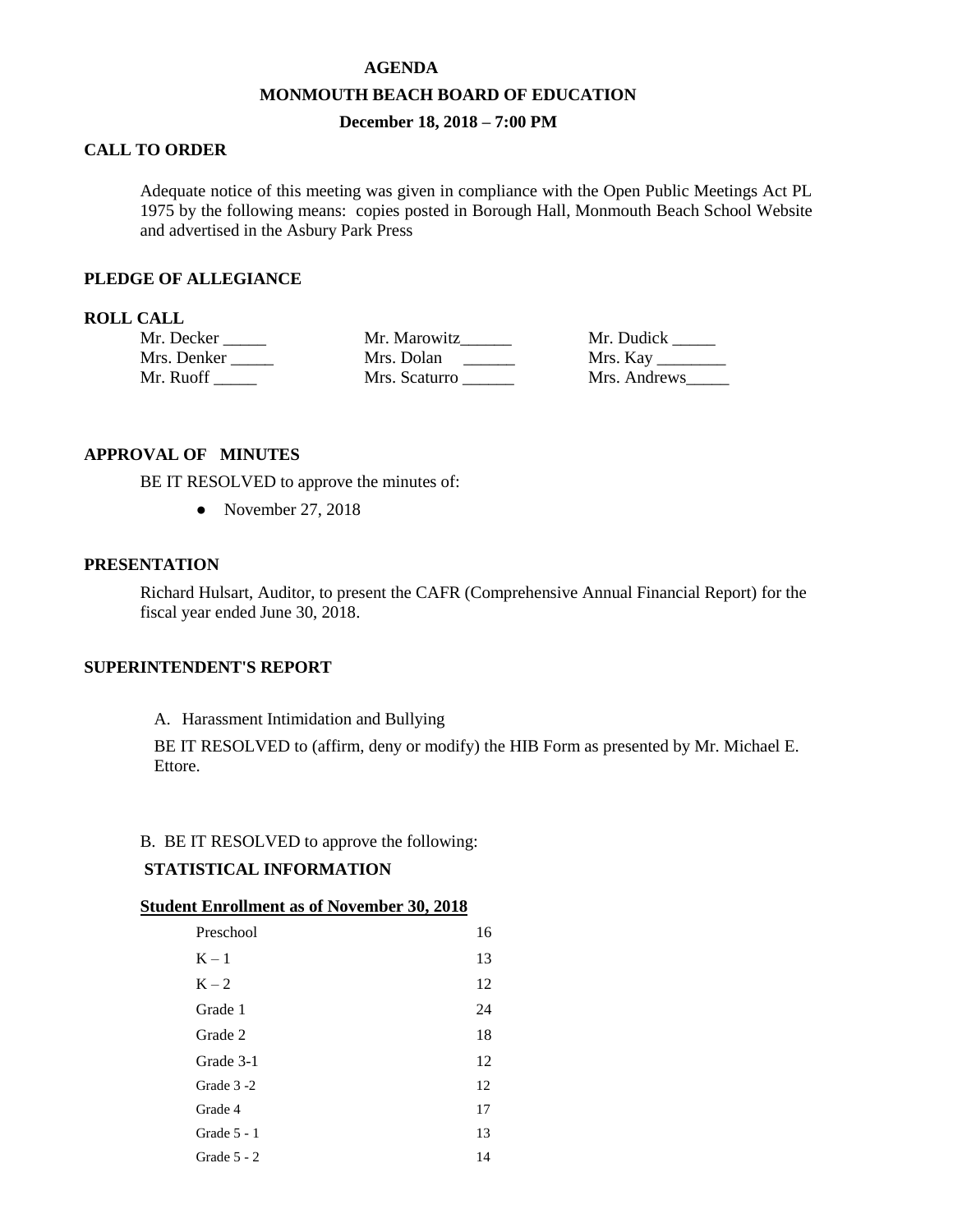| Grade $6 - 1$                            |       | 16       |  |  |
|------------------------------------------|-------|----------|--|--|
| Grade $6 - 2$                            |       | 15       |  |  |
| Grade 7 - 1                              |       | 14       |  |  |
| Grade $7 - 2$                            |       | 14       |  |  |
| Grade $8 - 1$                            |       | 13       |  |  |
| Grade $8 - 2$                            |       | 11       |  |  |
|                                          | Total | 234      |  |  |
| Special Education (Out of District): 2   |       |          |  |  |
| One student in the following placements: |       |          |  |  |
| Oceanport Schools (1)                    |       |          |  |  |
| Harbor School (1)                        |       |          |  |  |
| <b>Student Attendance</b>                |       |          |  |  |
| September                                | 96.5% | February |  |  |
| October                                  | 97%   | March    |  |  |
| November                                 | 94%   | April    |  |  |
| December                                 |       | May      |  |  |
| January                                  |       | June     |  |  |
| <b>Staff Attendance</b>                  |       |          |  |  |
| September                                | 98.5% | February |  |  |
| October                                  | 95.5% | March    |  |  |

November 90% April December May

- January June
- BE IT RESOLVED to approve the following:

### Fire Drills

November 1, 2018 at 1:30 p.m.

Security Drill

Active Shooter – November 28, 2018 at 1:40 p.m.

#### **PUBLIC DISCUSSION**

In compliance with Open Public Meetings Act PL 1975, Chapter 10:4-12 subsection b, - A public body may exclude the public only from that portion of a meeting at which the public body discusses any matter involving the employment, appointment, termination of employment, terms and conditions of employment evaluation of the performance of promotion or discipline of any specific prospective public officer or employees or current public offer or employee employed or appointed by the public body, unless all the individual employees or appointees whose rights could be adversely affected request in writing that such matter or matters be discussed at a public meeting. As per Board Bylaws, 0167, public participation in Board Meetings, such remarks are to be limited to five minutes duration. The Board of Education, though affording the opportunity for members of the public to comment will not engage and/or make remarks concerning matters of student confidentiality and/or matters of personnel wherein employees of the District have not been given notice of the Board's intent to discuss their terms and conditions of employment. Members of the public are reminded that though they are afforded the opportunity to address the Board, they are not given license to violate the laws of slander. Comments made by members of the public that are not in keeping with the orderly conduct of a public meeting will be asked to yield the floor and if they fail to do so may be subject to charges under New Jersey statues associated with disruption of a public meeting.

### **PTO UPDATE**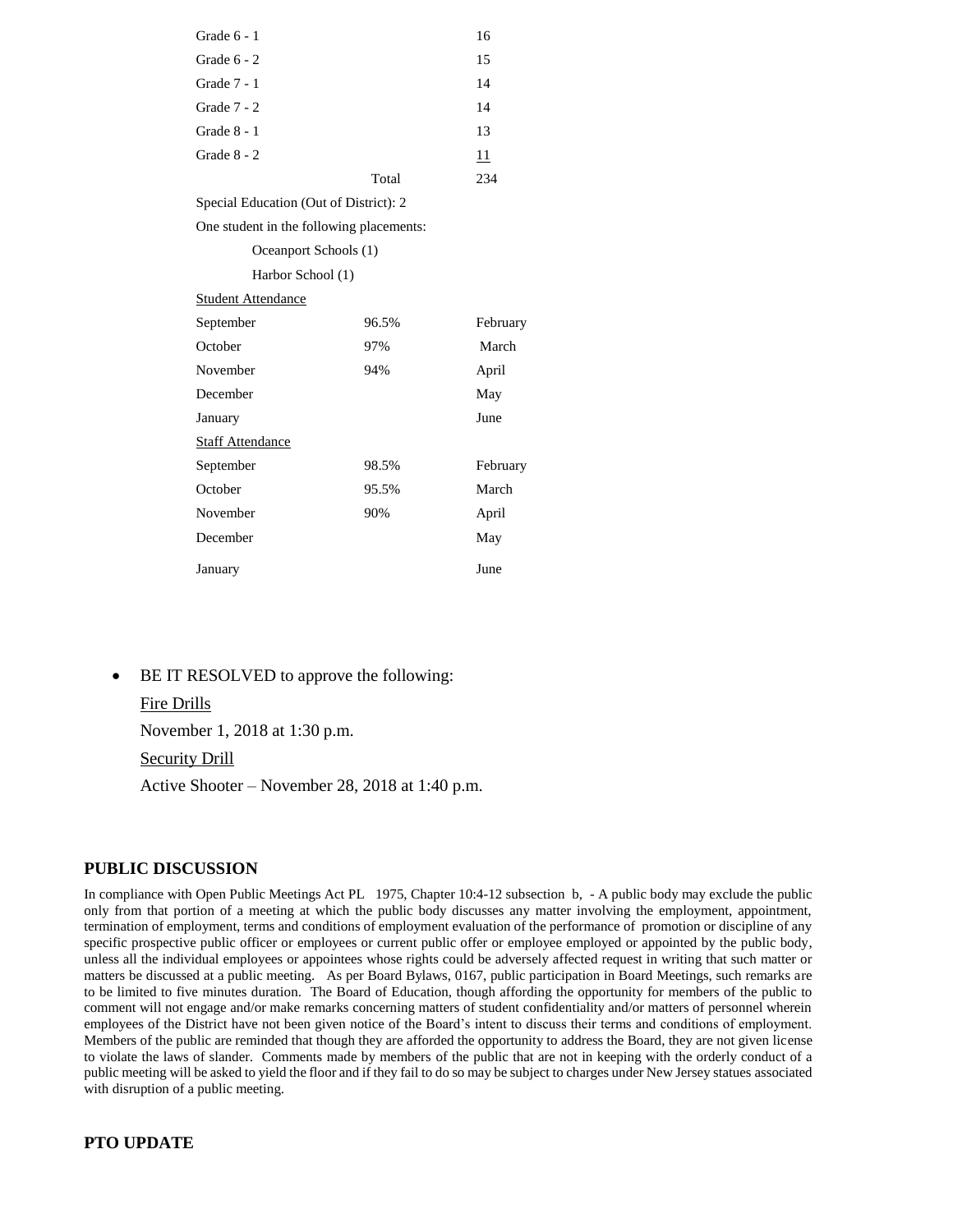# **FINANCE**

Chair: Karen Dolan

Leo Decker, Ken Marowitz, Melanie Andrews

BE IT RESOLVED to approve the following financial reports without Audit Adjustments:

Report of the Board Secretary – November 30, 2018 – Draft Balances Cash Balances:

**November**, 2018

| S  | 2,732,778.18    |
|----|-----------------|
| S  | $(\$26,296.93)$ |
| S  |                 |
| S  | $(\$32,500.00)$ |
| \$ | 4.677.25        |
|    | \$68,930.05     |
|    |                 |

- Reconciliation Report for November 2018
- Monthly transfer report for November 2018
- November Bills List in the amount of \$179,309.19.

 Gross payroll in the amount of \$139,547.64 for November 15, 2018 and \$136,917.99for November 30, 2018.

In accordance with the reports attached:

Pursuant to NJAC 6:l20-2.13(d), I certify as of November 30, 2018, no budgetary line item account has been over expended in violation of NJAC 6:20-22.13 (ad). I hereby certify that all of the above information is correct.

Board Certification:

Pursuant to NJAC 6:20-2.3 (e), we certify that as of November 30, 2018 after review of the Secretary's Monthly Report and upon consultation with the appropriate district officials, that to the best of our knowledge, no major account or fund has been over expended in violation of NJAC 6:230-22.13(b) and that sufficient funds are available to meet the district's financial obligations for the remainder of the year.

- BE IT RESOLVED to approve National Life Group as a 403(b) provider to the Monmouth Beach School.
- BE IT RESOLVED to approve the acceptance of a \$ 500 grant from Rutgers Eagleton Institute of Politics. This grant will help pay for the bus rental expense for Mrs. Santry's class to attend a special tour of the State House.
- BE IT RESOLVED to approve these professional development contracts for the regional professional development day on February 4, 2019:

Burley Musical Instruments Repair Service, LLC - Technical Program for Instrumental Teachers - \$67

Engaged Instruction, LLC - Fostering Student-Led Discussions in the K-5 Classroom - \$240 HighScope Educational Research Foundation - Implementing HighScope for Preschool - \$406 Kiker Learning - Digital Assessment Tools for Grades K-12 - \$440 Lindstrom Learning, LLC - Blended Learning for Grades K-12 - \$320 Teach 2 Teach, LLC - Response to Intervention for Grades K-5 - \$300

Teach 2 Teach, LLC - Response to Intervention for Grades 6-12 - \$240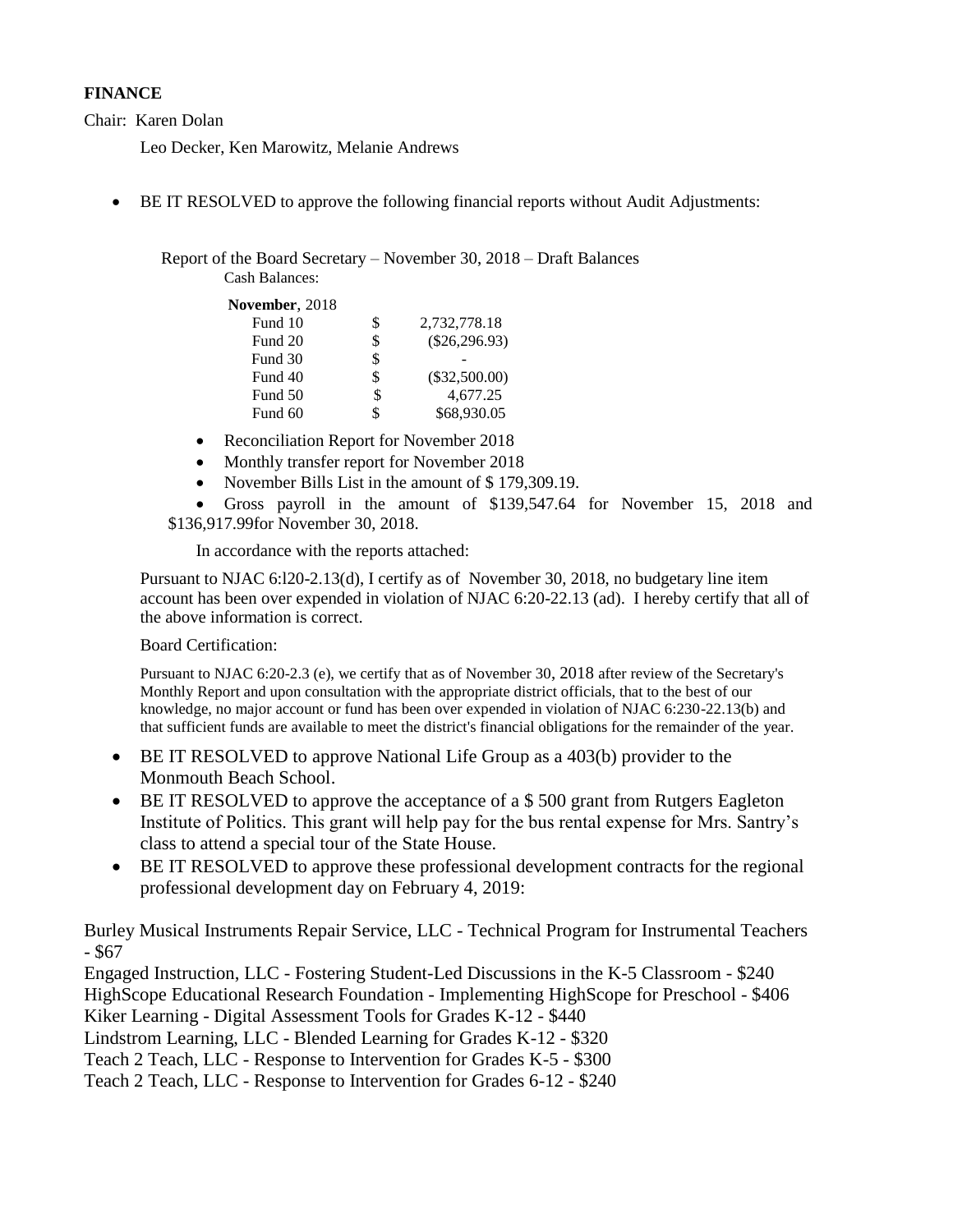BE IT RESOLVED to approve Alyson Stout, MS, PT, ABC Pediatric Therapy to provide Physical Therapy at the rate of \$85.00 per hour at an estimated cost of \$2,900.00 from December, 2018 through June, 2019.

# **PERSONNEL**

Chair: Kelly Scaturro

Kathy Denker, Barbara Kay, Chris Dudick

# **CURRICULUM AND INSTRUCTION**

Chair: Kathy Denker Kelly Scaturro, Chris Dudick, Barbara Kay

- BE IT RESOLVED to approve the following teacher workshops: Deborah Tuzzo to attend Suicide Awareness workshop on January 30, 2019 at a cost of \$75.00. Michael Kammerer to attend the NJAHPERD Annual Convention on February 25 & 26, 2019 at a cost of \$125.00. Rachel Mogavero and Denise Sullivan to attend MC3 Winter Summit on January 11, 2019 at no cost under the MC3 membership.
- $\bullet$  BE IT RESOLVED to approve the Shore Consortium G & T Trip for Grade 5 on January 24 and January 25 at a cost of \$498.00.

# **BUILDING AND GROUNDS**

Chair: Leo Decker

Karen Dolan, Ken Marowitz, Melanie Andrews

BE IT RESOLVED to approve the following Building Use Applications:

- PTO to hold the Book Fair in the library on  $2/22/19$  from 12:30 p.m. 6:30 p.m.,  $2/25/19$  and  $2/26/19$  from 9 a.m.  $-11:30$  a.m. and 2:45 p.m.  $-4:00$  p.m.
- Kathleen Darby to Hold Girls Scout meetings biweekly for the 2018-2019 school year in the art room from 3:00 p.m. – 4:30 p.m.

# **POLICY**

Chair: Chris Dudick

BE IT RESOLVED to approve the first read of the following:

Policy 5111.5 Preschool Enrollment Procedures

## **GENERAL ITEMS**

Future meeting dates:

- A. Reorganization Meeting Tuesday, January 8, 2019 at 7:00 p.m.
- B. Regular Meeting Tuesday, January 22, 2019 at 6:30 p.m.

## **EXECUTIVE SESSION**